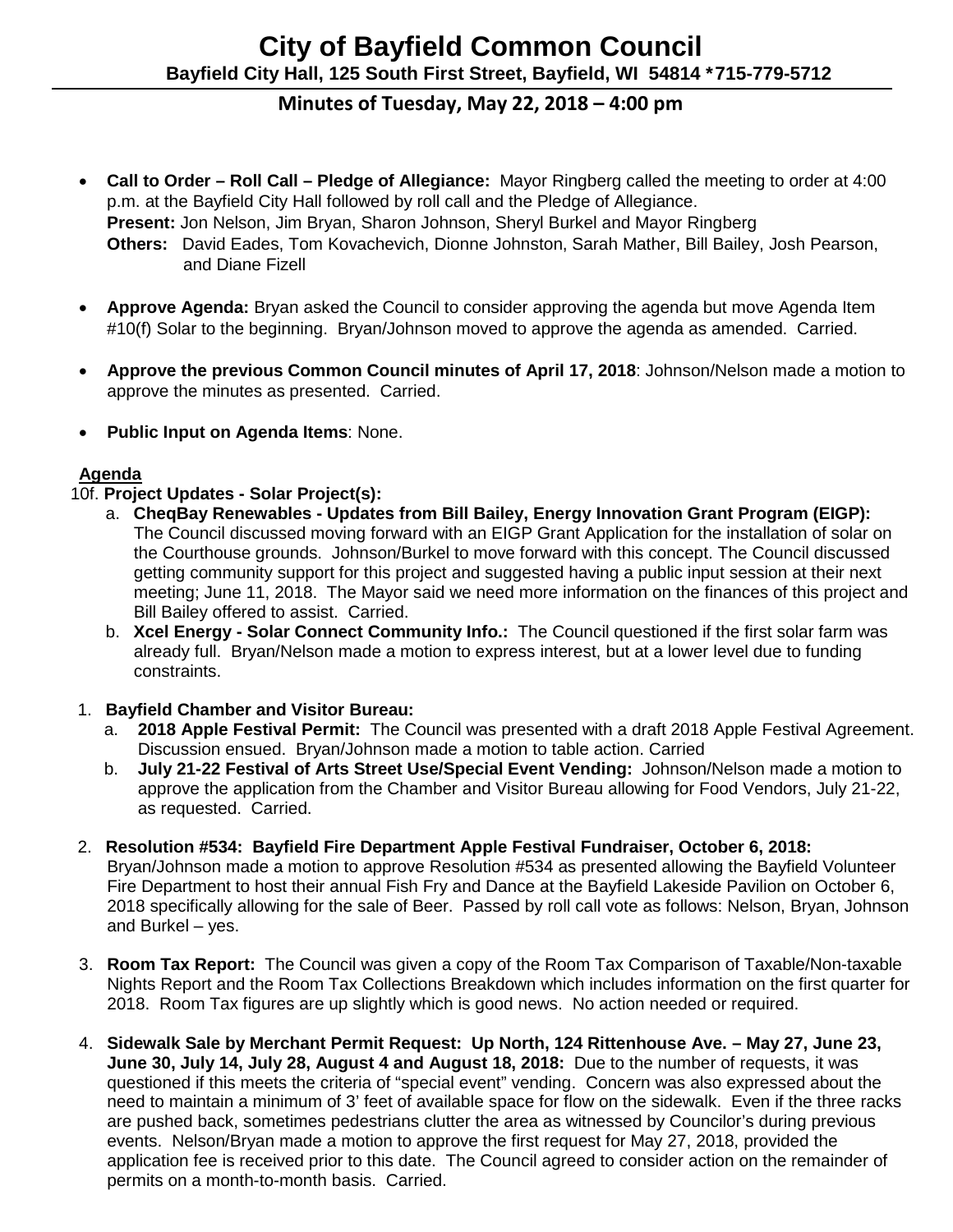- 5. **Library Board Appointment:** Burkel/Bryan made a motion to approve the Mayor's appointment of Keeley Karl to the Bayfield Carnegie Library Board as the School Representative. Carried.
- 6. **Parks and Recreation Committee Request for CIP Funds:** Bryan/Johnson motioned to move forward with a formal Resolution at the next Council meeting to re-designate unused CIP funds for the Parks and Recreation Electrical Project. Since the Parks and Recreation thought the work would be completed at the end of 2017, the CIP funds did not get carried over into 2018. Carried.
- 7. **2018-2019 Alcohol, Coin, Tobacco and Server's Applications:** The Council received a comprehensive report showing the 2018-2019 Alcohol, Tobacco and Coin applicants. They also received a report showing the 2018-2019 Server's. Clerk Hoopman highlighted all of the outdoor areas requested for the sale of alcohol and noted one of them was new. The Fat Radish has asked for a new outdoor area approximately 25'x30', westward of their leased space to be included on their premise description. Johnson/Burkel made a motion to approve all of the applications as presented for Alcohol, Coin Tobacco and Servers, with the exception of the additional outdoor space as requested by the Fat Radish. The Council commented they would like more detailed information about the proposed outdoor area, which is now not currently defined or accessible. The are agreeable to reviewing the request at a later time and making an amendment if needed. Carried.
- 8. **Poet Laurette: April 21, 2018: Poem – Gitchigami:** The City was provided with a copy Howard Paap's poem titled, "Gitchigami", along with a copy of the article "Program recognizes national Poetry Month" that was on the front page of the April 19, 2018 County Journal.
- 9. **Bayfield County Mitigation Plan (Update**): The Council received a copy of the Bayfield County Pre-Disaster Mitigation Plan and was asked to look it over and let PWD Tom Kovachevich know of any changes, additions or corrections needed. Tom is the City's representative on the Emergency Government Committee.

#### 10. **Project Updates:**

- a. **2018 Swede Hill Project – 6th Street Paving:** Contact has been made with A1, but a date has not yet been set for the asphalt work to be done. It was noted that Bayfield County would need to be satisfied with the work when it's competed.
- b. **Waterfront Walk Turning Point Project Update(s):** Work has finally started! The old High-Rise Restrooms have been removed, helical-piers have been installed for the new restroom, and other various plumbing and electrical work has been done. The water to the LE Building and Dock and Picnic shelter has been shut off. A temporary water service might be put into place.
- c. **Old Jail – Bayfield Heritage Association Project Update(s):** We believe work is likely to begin the second week of June and is being coordinated by BHA.
- d. **2018 Comprehensive Plan Update**: Work continues by the Plan Commission and Facilitator Nan Fey.
- e. **Clean Water Energy Utility Challenge**: The Council learned the City of Bayfield won second place and Josh Pearson and Sarah Mather were in Chicago to accept the award; a plaque and \$10,000! They were thanked for their efforts and achievements!
- f. **Green Tier Legacy Community Alliance for Health Project**: The Mayor informed the Council that he recently attended a meeting. He noted that almost all of the participants are involved with a solar project of some sort. The Mayor said discussion ensued on how to fund sustainability projects and how to get the general public on board. We are lucky that we don't share the latter problem.
- g. **Pavilion Deck Repair-Engineering Update**: The Council learned the Mayor and staff would be meeting with the Engineer Jon Aamodt on Thursday to discuss progress on the engineering design and to answer any remaining questions.
- 11. **Mayor's Report**: See items discussed above.